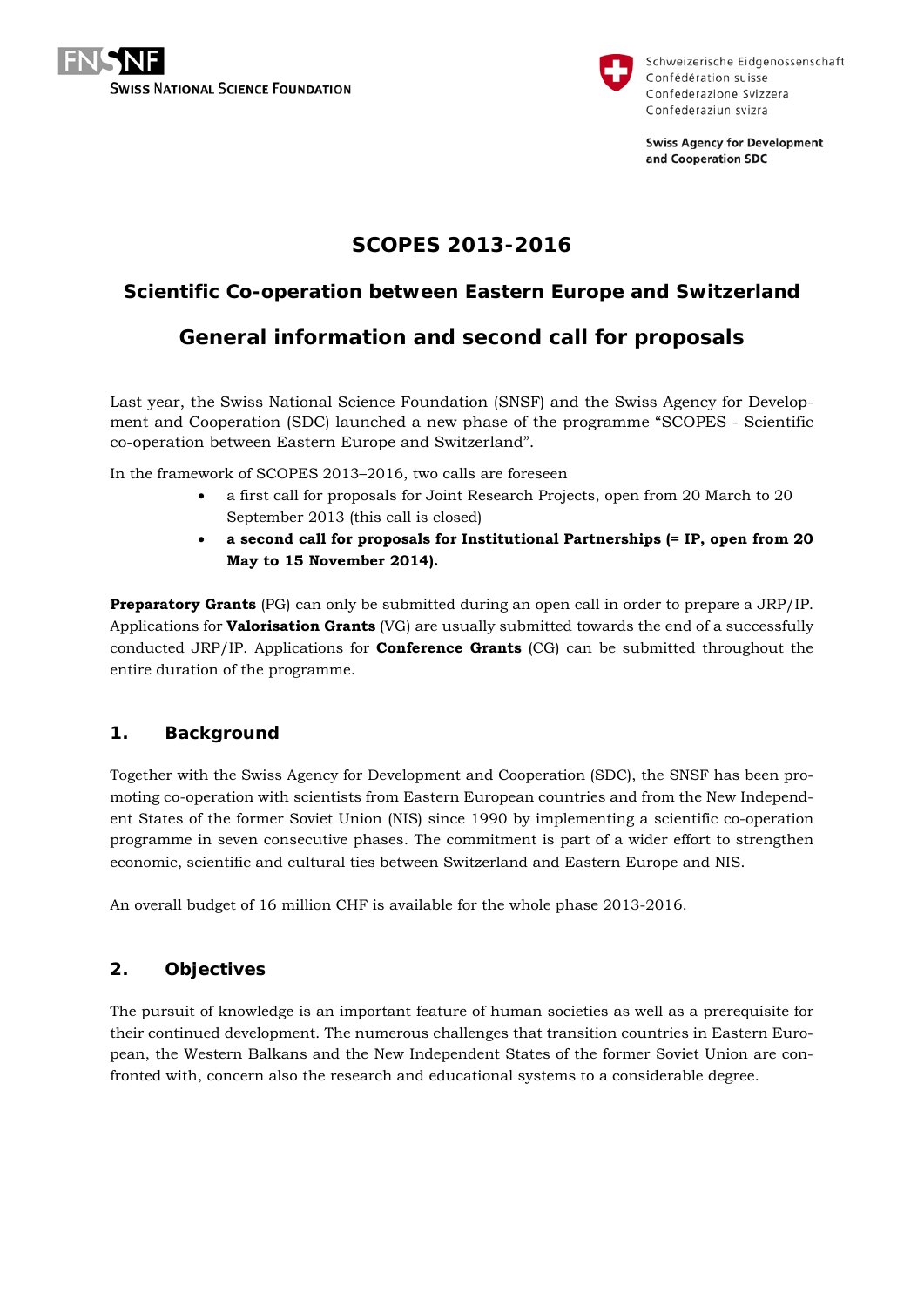The difficult situation of the individual and the institutional level endangers the achievements of the most important tasks of any science system: the production and exchange of knowledge for the benefit of today's societies and the training of the next generation of qualified researchers. Therefore, the programme aims at improving the quality and increasing the networking level of scientific research.

SCOPES 2013-2016 must be seen in view of this general background. The programme aims at supporting individual researchers, research teams and research institutions from the target countries in their endeavour to overcome the difficulties of the transition period. From a Swiss perspective, the programme offers the possibility to fund scientific collaborations and promote synergies with the target countries.

The programme focuses on the funding of research projects of high quality, on the improvement of institutional framework conditions that enable a further increase of the research performance, and on improved integration of individuals and institutions into the international and especially in the European scientific community.

## **3. Programme philosophy**

## **3.1 Thematic issues**

SCOPES is open for activities within all scientific disciplines ranging from humanities and social sciences to natural, technological science and engineering sciences, biology and medicine. As SCOPES does not provide thematic priorities, scientists are free to submit in a bottom-up way any thematic proposal that may contribute to the objectives of the programme. Projects are evaluated according to their scientific merit. However, to further stimulate the achievement of the programme's objectives, other important aspects must be taken into account:

- Relevance for transition (see 3.2)
- Capacity building (see 3.3)
- Partnership approach (see 3.4)

Taking these principles into account will considerably enhance the chances for a proposal to be accepted for funding.

## **3.2 Relevance for transition**

The selected projects should not only be of academic interest, but rather be thematically oriented on important issues of the transition process and its consequences. Therefore, the significance of the planned research for the sustainable development of the partner country must be demonstrated in the application.

## **3.3 Capacity building**

Transition countries partially lack the resources and infrastructure required to carry out independent, effective, problem-oriented research which generates the necessary knowledge to solve existing development issues. Research co-operation is not only designed to produce research findings but also to help strengthen individual and institutional research capacities. Therefore, younger scientists should be involved and promoted in Joint Research Projects and Institutional Partnerships and teams should be a good mixture regarding age and gender.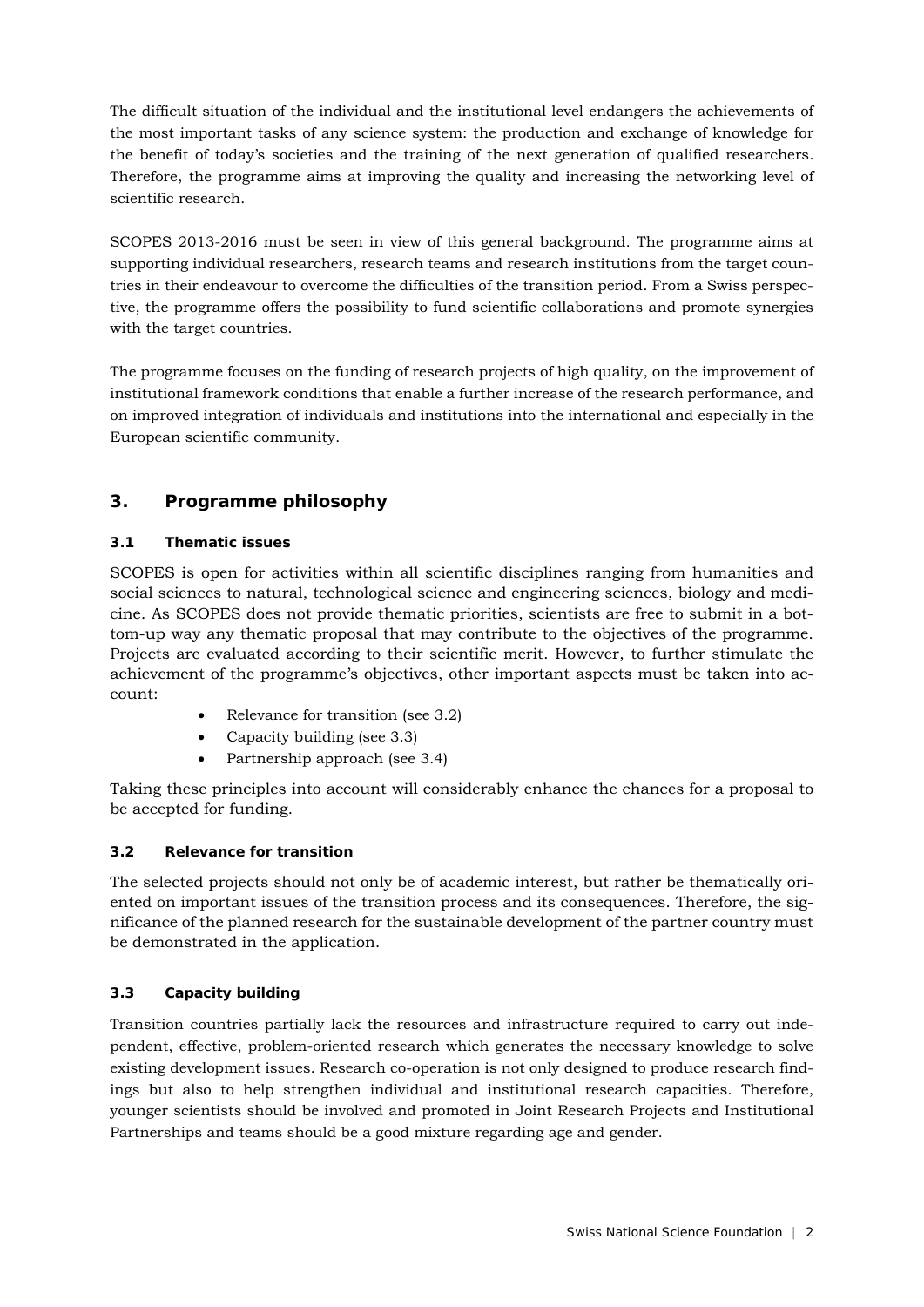#### **3.4 Partnership approach**

Research partnerships between teams and institutions in Switzerland and transition countries are an important instrument for both knowledge development and capacity building at institutional and individual level. Jointly established objectives and shared responsibility as well as accountability, transparency, non-discrimination, participation and efficiency are important principles in establishing partnerships (see also KFPE's New Guide for Transboundary Research Partnerships - > http://www.kfpe.ch/11-Principles).

## **4. Funding instruments**

The following types of funding instruments are offered:

- Conference Grants (see 7.1)
- Joint Research Projects (see 7.2, closed)
- Institutional Partnerships (see 7.3)
- Preparatory Grants (see 7.4)
- Valorisation Grants (see 7.5)

More details about these funding instruments can be found in chapter 7.

## **5. Submission**

#### **5.1 Eligibility**

Researchers working at research institutions in Switzerland and in countries of Eastern Europe, the Western Balkans and the New Independent States of the former Soviet Union are eligible for participation in the programme.

The main applicant must be employed at a Swiss research institution.

The scientific personnel in Switzerland and Eastern Europe/NIS must be employed at an institution that does not conduct research for commercial purposes.

| Eligible research institutions in Switzerland and Eastern Europe/NIS |  |  |  |  |  |
|----------------------------------------------------------------------|--|--|--|--|--|
|----------------------------------------------------------------------|--|--|--|--|--|

|                          | Switzerland                            | Eastern Europe/NIS                                  |  |  |
|--------------------------|----------------------------------------|-----------------------------------------------------|--|--|
| <b>Research partners</b> | Cantonal universities                  | Institutions of higher education, uni-<br>$\bullet$ |  |  |
|                          | ETH & associated institutions          | versities                                           |  |  |
|                          | Universities of applied sciences, uni- | Institutes of the Academies of Sci-<br>$\bullet$    |  |  |
|                          | versities of teacher education         | ences                                               |  |  |
|                          | Swiss federal and cantonal research    | National/State research institutions<br>$\bullet$   |  |  |
|                          | institutions                           |                                                     |  |  |
|                          |                                        |                                                     |  |  |

#### **5.2 Partner countries**

There are two categories of partner countries:

#### **Category A**

The first category comprises the countries on the OECD-DAC list of ODA (Official Development Assistance) recipients (see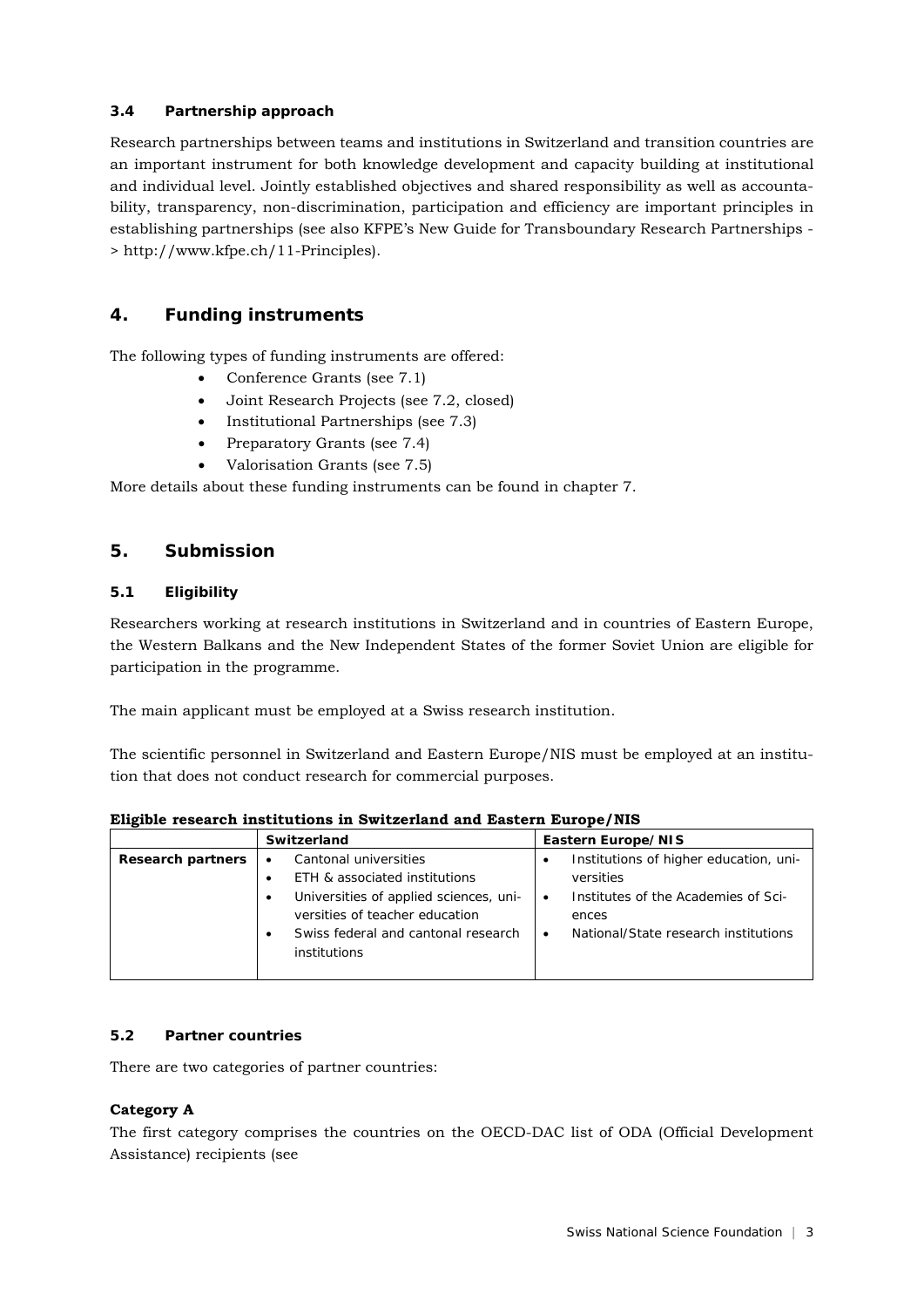[http://www.oecd.org/dac/stats/DAC%20List%20used%20for%202012%20and%202013%20flow](http://www.oecd.org/dac/stats/DAC%20List%20used%20for%202012%20and%202013%20flows.pdf) [s.pdf](http://www.oecd.org/dac/stats/DAC%20List%20used%20for%202012%20and%202013%20flows.pdf) ):

- Western Balkan countries: Albania, Bosnia-Herzegovina, Kosovo, Macedonia, Montenegro, Serbia
- South Caucasus: Armenia, Azerbaijan, Georgia
- Central Asia: Kyrgyz Republic, Tajikistan, Uzbekistan
- Moldova, Ukraine

#### **Category B**

- EU-Member States: Bulgaria, Croatia, Czech Republic, Estonia, Hungary, Latvia, Lithuania, Poland, Romania, Slovakia, Slovenia,
- Russia, Kazakhstan

Category B countries have generally progressed further in the transition phase and may serve as an intermediate partner between the Swiss partner(s) and the partner countries from category A.

#### **5.3 Eligible project consortia**

For funding instruments that require the building of **consortia** (Institutional Partnerships), the following collaborations are eligible for funding:

#### **a) Bilateral projects**

(e.g. one partner from Switzerland and one partner from a partner country)

These are only possible with countries of the category A.

#### **b) Multilateral projects**

(e.g. one partner from Switzerland and two or more partners from partner countries)

These are possible with countries of the category A and with a combination of countries category A + B. In the case of a collaboration involving partners from the category A and B, at least 50% of the funding must go to the partner(s) from category A.

All partner teams must have a substantial role in the partnership and complement each other in order to have a reasonable and balanced consortium. Therefore, all the Eastern European partner teams should claim for more or less equal budget amounts.

#### **5.4 Technical submission & information**

Proposals must be prepared jointly by the Swiss and Eastern European and NIS applicants. The application must be submitted by the Swiss main applicant (= future co-ordinator of the project) through the SNSF web platform [www.mysnf.ch.](http://www.mysnf.ch/)

## **The application must be submitted in English. The main and the co-applicants cannot submit more than one application under the present call. Successful applicants from the first call (JRP) last year cannot submit a second application.**

Proposals must be submitted online via the mySNF portal. User-registration can be obtained on the mySNF homepage: www.mysnf.ch. The call documents and the relevant provisions, funding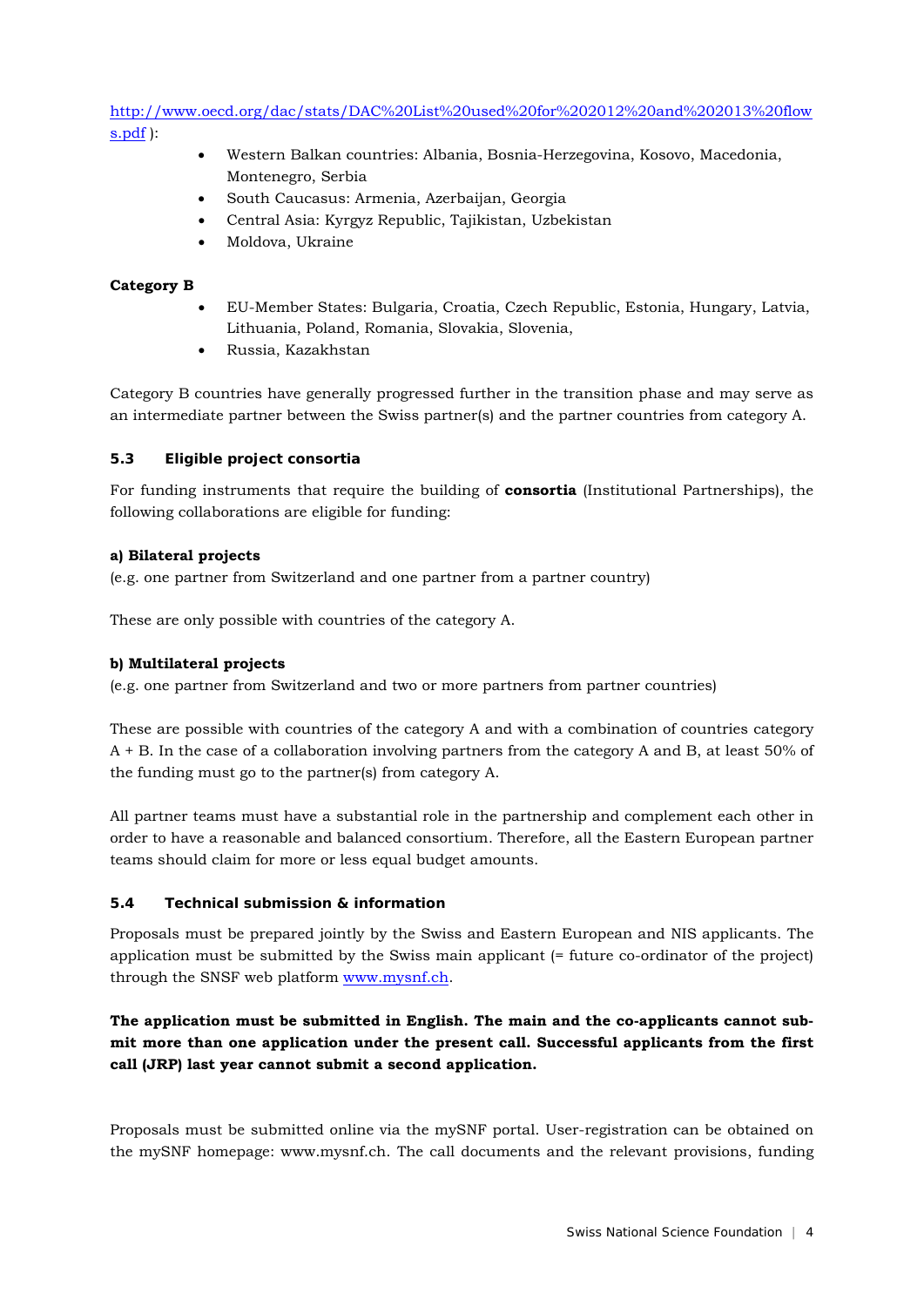regulations, general implementation regulations for the funding regulations and guidelines for the submission of proposals via the mySNF portal can be downloaded from the SNSF web site. The results of the evaluation will be communicated to the applicant in a written form.

General questions concerning the programme and the application procedure may be directed to the SCOPES Programme Office (Evelyne Glättli, International Co-operation, E-mail: [interna](mailto:international@snf.ch)[tional@snf.ch,](mailto:international@snf.ch) phone: 031 308 22 22).

For questions related to [www.mysnf.ch,](http://www.mysnf.ch/) the technical support hotline can be contacted:

- Phone: + 41 31 308 22 88 (English)
- Phone: + 41 31 308 22 99 (Français)
- Phone: +41 31 308 22 00 (Deutsch)
- E-mail: mysnf.support@snf.ch

The deadlines for application are given below. Late and incomplete applications will not be accepted.

#### **5.5 Deadlines for the second call for proposals**

#### **Institutional Partnerships**

Applications must be submitted to SNSF by **15 November 2014** (until midnight).

#### **Preparatory Grants in order to prepare an IP**

Applications can be submitted from now on until the end of October 2014.

#### **Conference Grants**

Applications can be submitted continuously until the end of 2016.

#### **Valorisation Grants**

Applications for Valorisation Grants can only be requested as a follow-up of an accepted JRP or IP at the latest until 31.12.2016.

#### **6. Evaluation and selection**

Applications for **Conference Grants, Preparatory Grants and Valorisation Grants** will be evaluated by the administrative offices of SNSF.

Applications for **Institutional Partnerships** will be evaluated by an evaluation panel. Following the panel recommendation, the Research Council of SNSF will decide upon the proposals to be funded.

The **evaluation criteria** specific to each funding instrument can be found in chapter 7.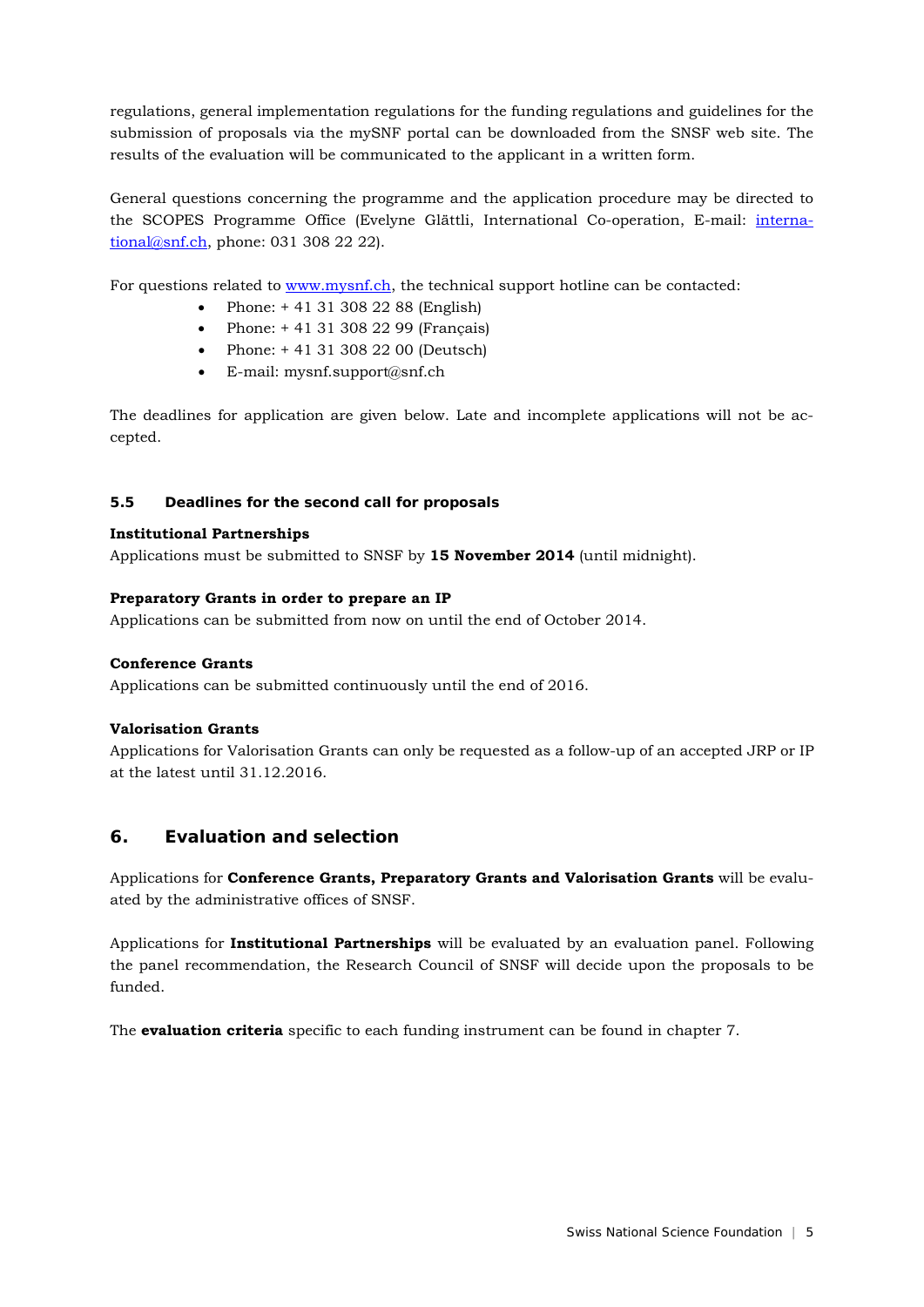## **7. Funding instruments**

## **7.1 Conference Grants (CG)**

#### **7.1.1 Description**

For good quality scientific conferences with international participation taking place in Switzerland funds can be made available to finance conference participation of Eastern European and NIS researchers. Pure training courses will not be supported.

#### **7.1.2 Goals**

Conference grants aim to strengthen the international networks of scientists from Eastern Europe/NIS and open new perspectives for their international co-operation as well as for the development of their scientific curricula.

#### **7.1.3 Project duration**

Maximum 7 days

#### **7.1.4 Project consortia**

The Swiss conference organiser must submit the proposal.

#### **7.1.5 Eligible costs**

Contribution to travel and accommodation costs for conference participants from partner countries (flat rate per person, see below). The maximum contribution per CG is CHF 10'000.

#### **7.1.6 Submission**

Applications may be submitted to SNSF during the whole period of the programme, but at least 3 months before the conference takes place.

#### **7.1.7 Evaluation and selection**

The quality of the conference and the candidates will be checked. Young scientists (<45) and active conference participants will be given preference. A gender balance is aimed at.

| Region                   | Countries                                           | Flat rate per person* |
|--------------------------|-----------------------------------------------------|-----------------------|
| Western Balkan coun-     | Albania, Bosnia-Herzegovina, Kosovo, Macedonia,     | CHF 1500              |
| tries:                   | Montenegro, Serbia                                  |                       |
| South Caucasus:          | Armenia, Azerbaijan, Georgia                        | CHF 2000              |
| Central Asia:            | Kyrgyz Republic, Tajikistan, Uzbekistan             | CHF 2500              |
| Other countries:         | Moldova, Ukraine                                    | CHF 2000              |
|                          |                                                     |                       |
|                          | Bulgaria, Czech Republic, Estonia, Hungary, Latvia, | CHF 1000              |
| <b>EU-Member States:</b> | Lithuania, Poland, Romania, Slovakia, Slovenia      |                       |
| Other countries:         | Croatia, Kazakhstan, Russia                         | <b>CHF 1000</b>       |

#### **7.1.8 Financial issues**

\* All amounts shown are the maximum flat rate per person. Smaller amounts are also possible in order to support more participants if requested.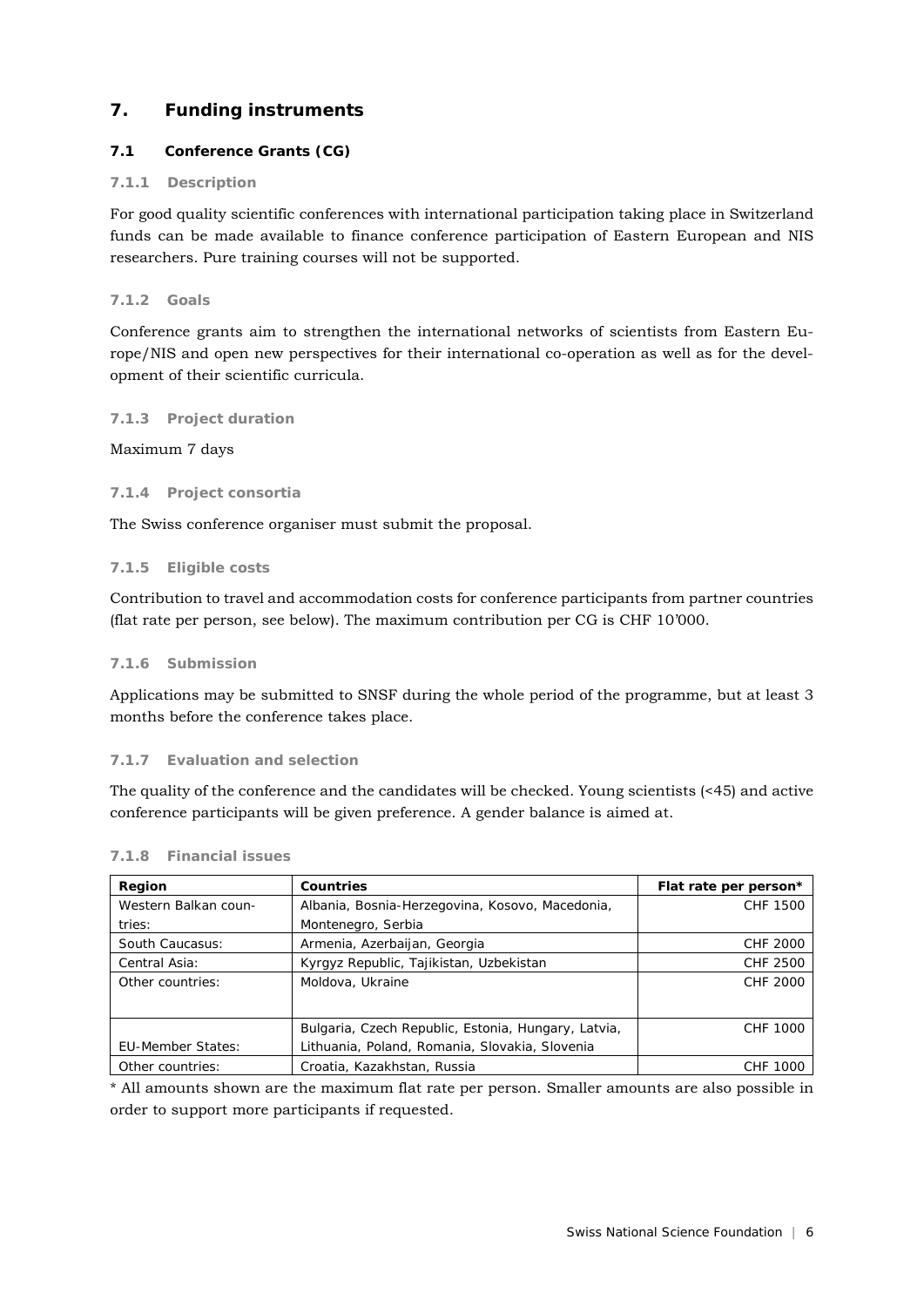## **7.2 Joint Research Projects (JRP)**

The JRP call was launched last year and is closed now.

There will be no other JRP call in the programme period 2013-2016.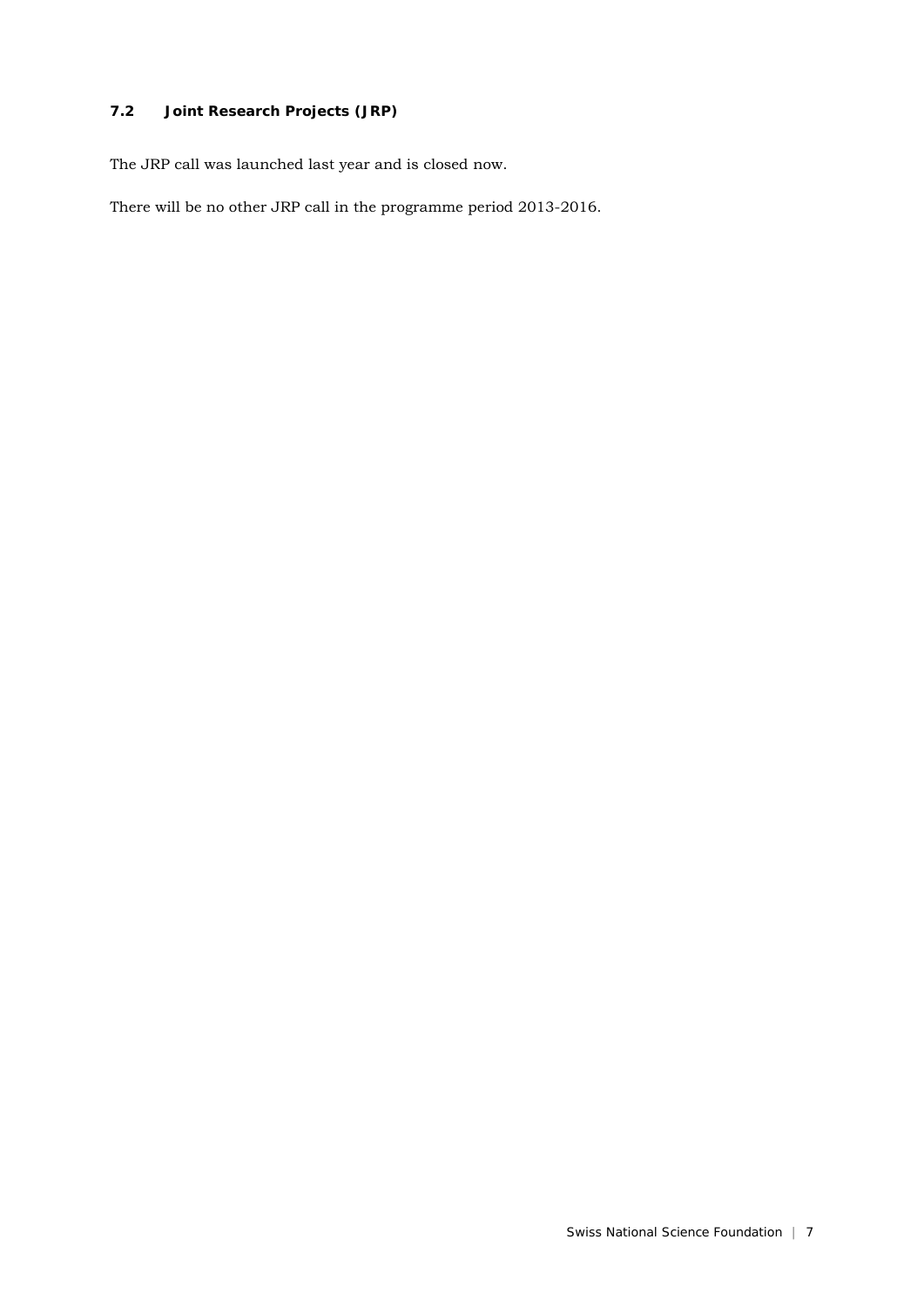## **7.3 Institutional Partnerships (IP)**

## **7.3.1 Description**

Institutional Partnerships (IPs) are intended to contribute to the structural development and modernisation of research and teaching institutions in Eastern Europe. The aim is to increase their attractiveness and international competitiveness by improving basic overall conditions. **Research should not be the main component of an IP**.

Grants for IPs are meant to establish medium to long-term partnerships between research institutions in Eastern Europe and Switzerland. The funds of an IP are earmarked to overcome shortcomings of the Eastern European institutions and to contribute to :

- Improvement of institutional and research management
- Improvement of teaching and training, development of curricula
- Modernisation of methodology and approaches
- Improvement of networking
- Research infrastructure

A partnership will comprise at least one research institution (or a smaller unit within an institute/department) from Switzerland and one from Eastern Europe (composition of project consortia see chapter 5.2). The Swiss side is responsible for the overall partnership co-ordination. It is possible to include one or more partners from Eastern Europe; at least half of the partners must be countries in category A.

Partners from countries in category B could be engaged by the Swiss co-ordinator for the restructuring and modernisation of the partner institutions as well as the capacity development at the institution from category A. All partners need to agree to this.

Various activities are possible in order to reach the goals outlined above (not all must be included):

- Development of research networks (organization of international workshops)
- Training of the next generation of scientists (support of young scientists, promotion of women) through the organization of training courses, doctoral workshops, etc.
- Improvement of research /teaching infrastructure
- Development of new curricula, courses
- Improvement of teaching: training of tutors, common summer schools
- Support in the Bologna process
- Improvement of research management and general management (e.g. human resource management, strategic management, financial management, IT management, technology transfer management)

Examples of IPs during previous programme phases:

- Network for environmental assessment and remediation in aquatic systems: environmental curriculum and training at postgraduate level
- Advanced process engineering for Master and joint PhD education
- Promotion of forest and wood sciences in … to mitigate the effects of climate changes on longterm forest development
- Improvement of teaching methods and development of new curricula for a course in general physics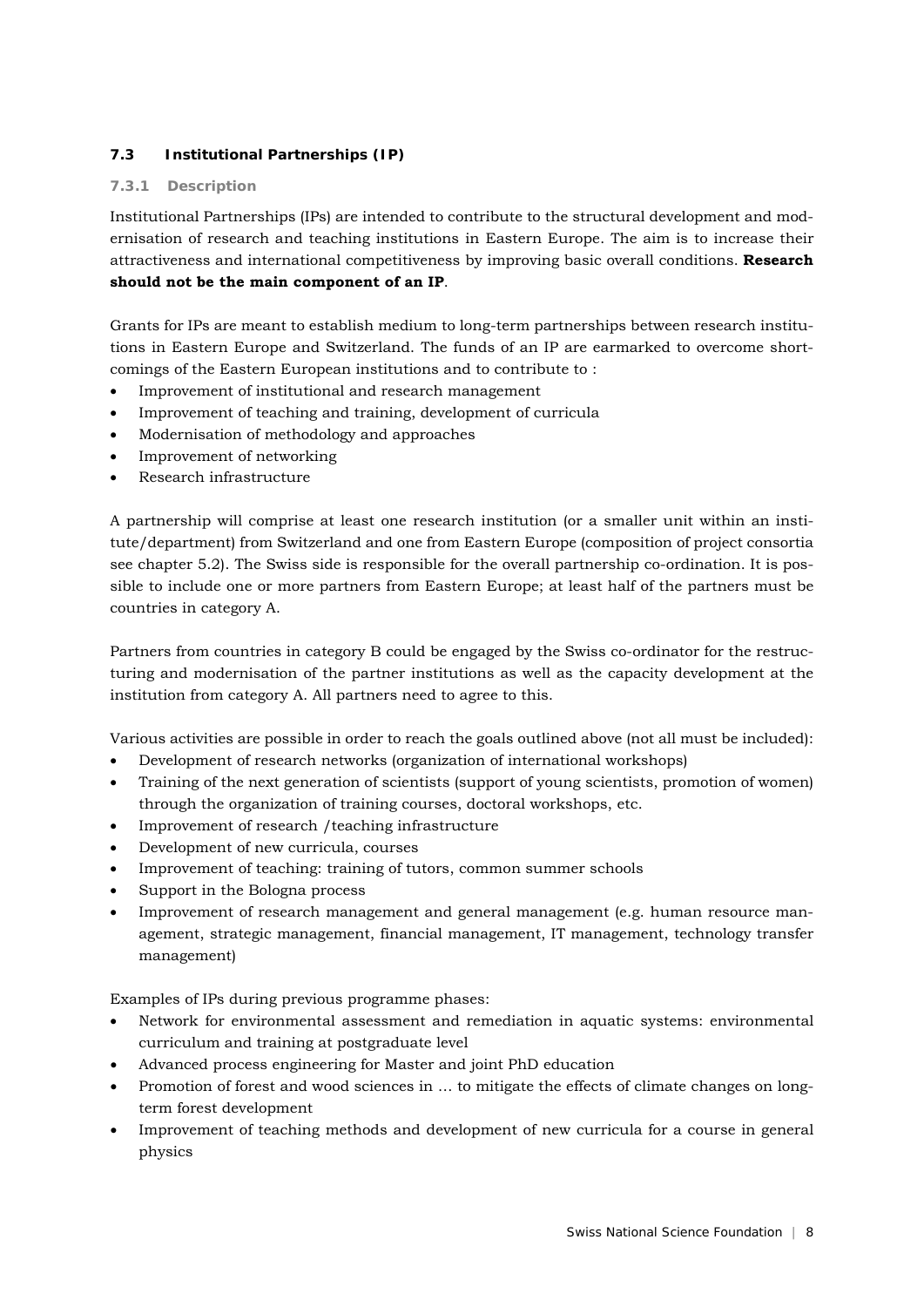Implementation of a new teaching concept for selected paediatric disciplines in ...

#### **7.3.2 Project duration**

#### 24-36 months

#### **7.3.3 Project consortia**

Bi- and trilateral partnerships are possible (see details under 5.3)

#### **7.3.4 Allowable costs in the programme**

A detailed budget is required. Projected expenses must be justified and related to the proposed activities:

- Travel expenses in connection with visits to the partner institution (exchange of faculty members, postdoctoral and doctoral students)
- Living expenses for the visiting project partners
- Support of jointly organized workshops, training activities, etc.
- Research infrastructure (maximum 30% of the budget, only partners from Eastern Europe)
- Contractual costs (maximum 20% of the IP budget, e.g. for management training courses)
- Consumables necessary for the proposed work
- Co-ordination costs for Swiss partner(s): personnel costs to provide part-time support to the IP
- Other costs (must be justified)

Grants may not be used to cover overhead costs and research activities.

#### **7.3.5 Submission**

Proposals must be submitted to the SNSF **no later than 15 November 2014 (midnight)**. They must be prepared jointly by the Swiss and Eastern European applicants. Late and incomplete proposals will not be accepted.

#### **7.3.6 Evaluation criteria**

The proposals will be reviewed by an evaluation panel selected by the National Research Council of the SNSF. The following evaluation criteria will be applied:

- Scientific, educational and technological merit
- Significance and potential impact of the proposed activities for the participating institutions and their standing /role within their national/regional context.
- Originality of the proposed approach
- Experience and past performance of applicants, specific qualifications of applicants for the proposed activities
- Feasibility of proposed approach
- Potential synergy between the partners
- Potential for follow-up long-term collaboration
- Promotion of young and female researchers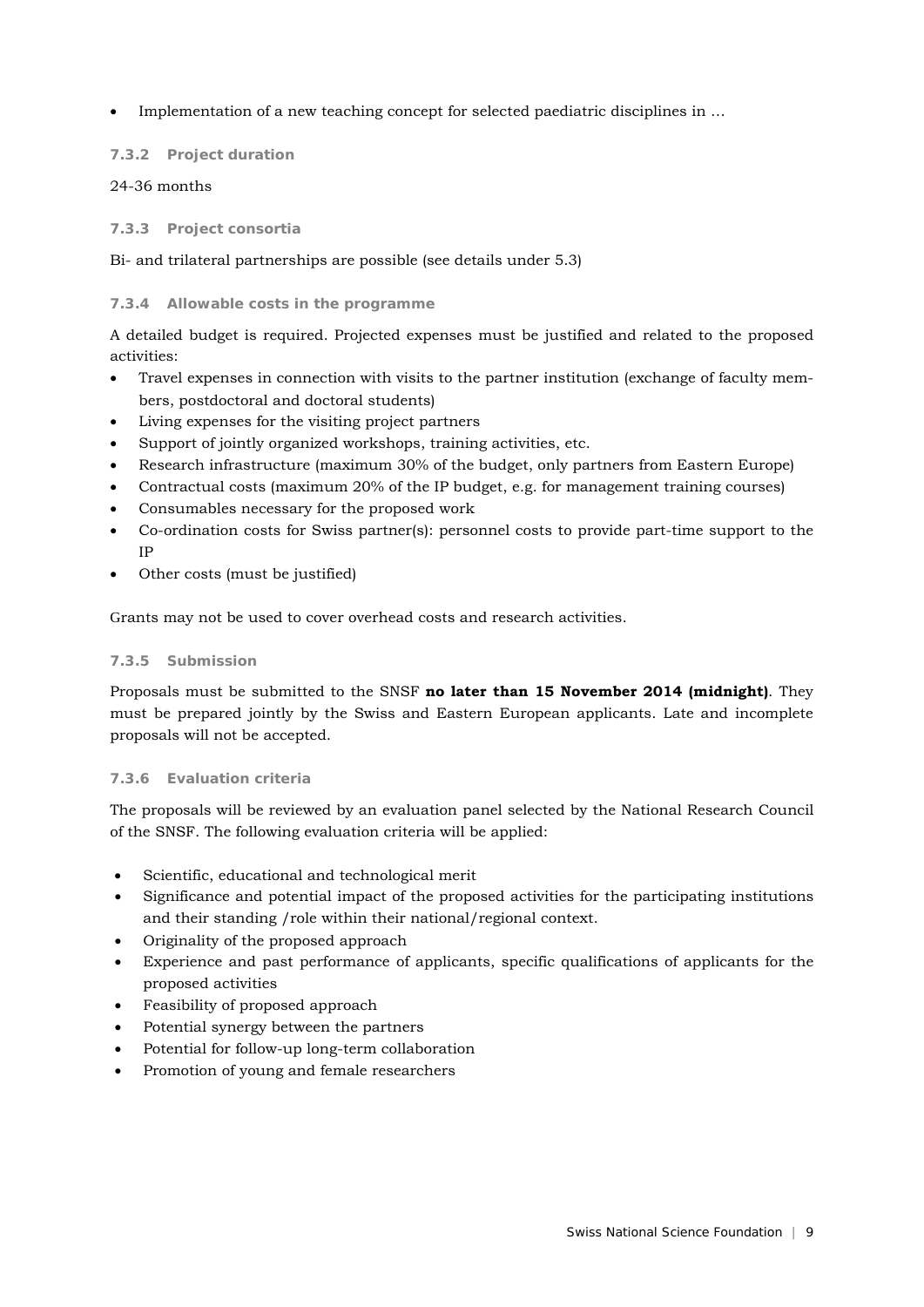#### **7.3.7 Financial Details**

Here are the maximum amounts of budgets for project consortia (see chapter 5.3):

#### **Total amount per IP with one Eastern European (EE) partner**

|                               | total   |
|-------------------------------|---------|
| Swiss partner(s)              | 30,000  |
| EE partners (only category A) | 75,000  |
| Total                         | 105,000 |

#### **Total amount per IP with two Eastern European (EE) partners**

|                                     | total   |
|-------------------------------------|---------|
| Swiss partner(s)                    | 45,000  |
| First EE partner (category A)       | 75,000  |
| Second EE partner (category A or B) | 75,000  |
| Total                               | 195,000 |

#### **Total amount per IP with three and more Eastern European (EE) partners**

|                                        | total   |
|----------------------------------------|---------|
| Swiss partner(s)                       | 60,000  |
| First EE partner (category A)          | 60,000  |
| Second EE partner (category A)*        | 60,000  |
| Third EE partner (category A or B) $*$ | 60,000  |
| Total                                  | 240,000 |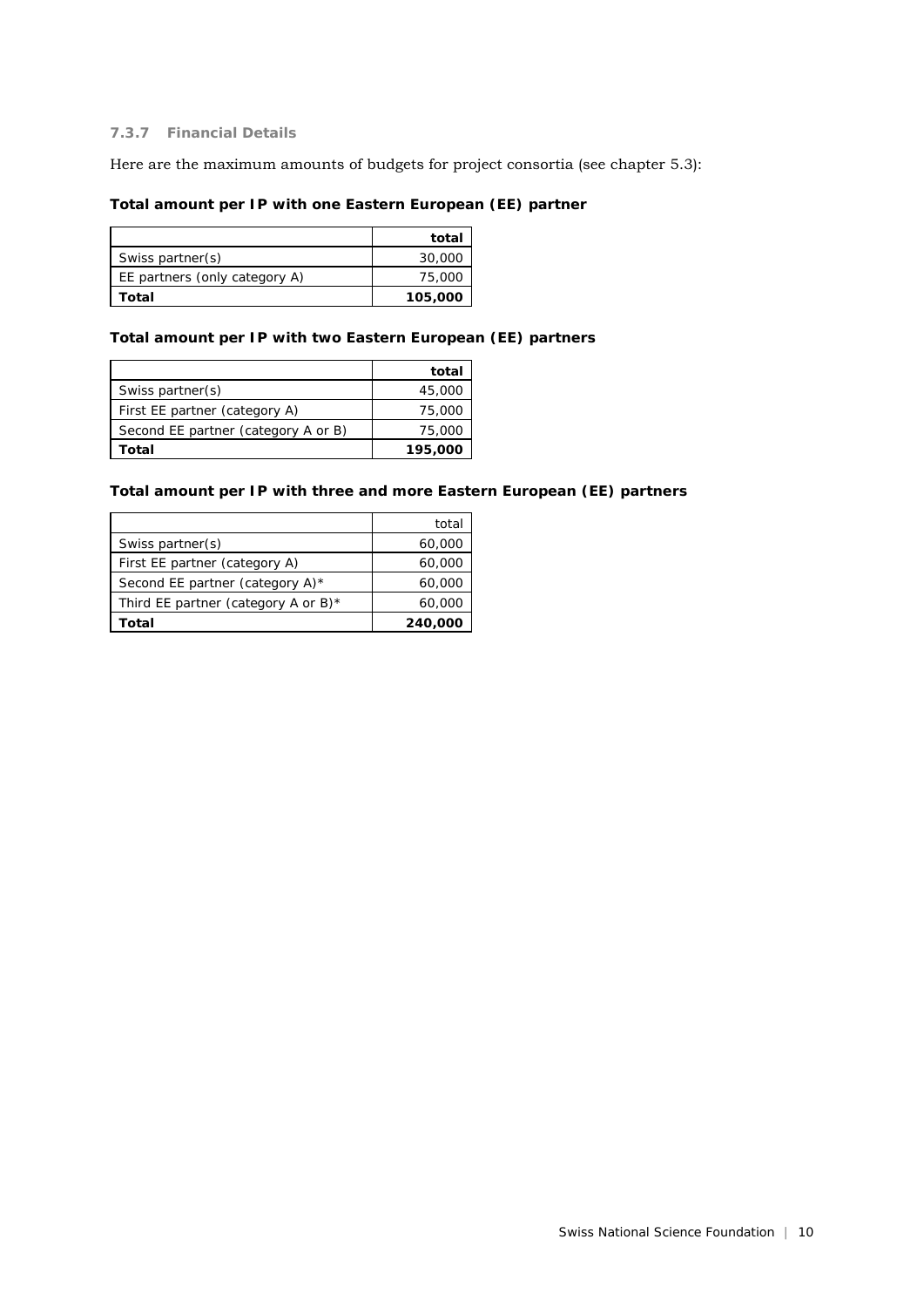## **7.4 Preparatory Grants (PG)**

#### **7.4.1 Objectives**

PG should improve the quality of the submitted IP proposals.

#### **7.4.2 Description**

Researchers who intend to submit a proposal have the opportunity to request funds for travel and subsistence costs in order to meet future partners. This meeting should allow partners to discuss and work on the application. The meeting must take place before the deadline of submission of the IP application.

#### **7.4.3 Allowable costs**

- Contribution to travel and subsistence costs
- Maximum amount per PG: CHF 10'000

#### **Travel from/to Switzerland (flat rate per person)**

| Region                    | Country                                       | <b>Flat rate</b> |
|---------------------------|-----------------------------------------------|------------------|
| Western Balkan countries: | Albania, Bosnia-Herzegovina, Kosovo, Mace-    | CHF 1500         |
|                           | donia, Montenegro, Serbia                     |                  |
| South Caucasus:           | Armenia, Azerbaijan, Georgia                  | CHF 2000         |
| Central Asia:             | Kyrgyz Republic, Tajikistan, Uzbekistan       | CHF 2500         |
|                           | Bulgaria, Czech Republic, Estonia, Hungary,   | CHF 1000         |
| EU-Member States:         | Latvia, Lithuania, Poland, Romania, Slovakia, |                  |
|                           | Slovenia,                                     |                  |
| Other countries:          | Croatia, Russia                               | CHF 1000         |
|                           | Kazakhstan, Moldova, Ukraine                  | CHF 2000         |

#### **7.4.4 Submission**

Applications must be submitted to SNSF before **31 October 2014**. Late and incomplete applications will not be accepted.

#### **7.4.5 Eligibility**

The eligibility of a Preparatory Grant is dependent upon the submission of a full proposal. Funds will only be granted upon reception of a main proposal which meets the eligibility criteria for an IP. The funding of the PG does not depend on the result of the evaluation process of the IP.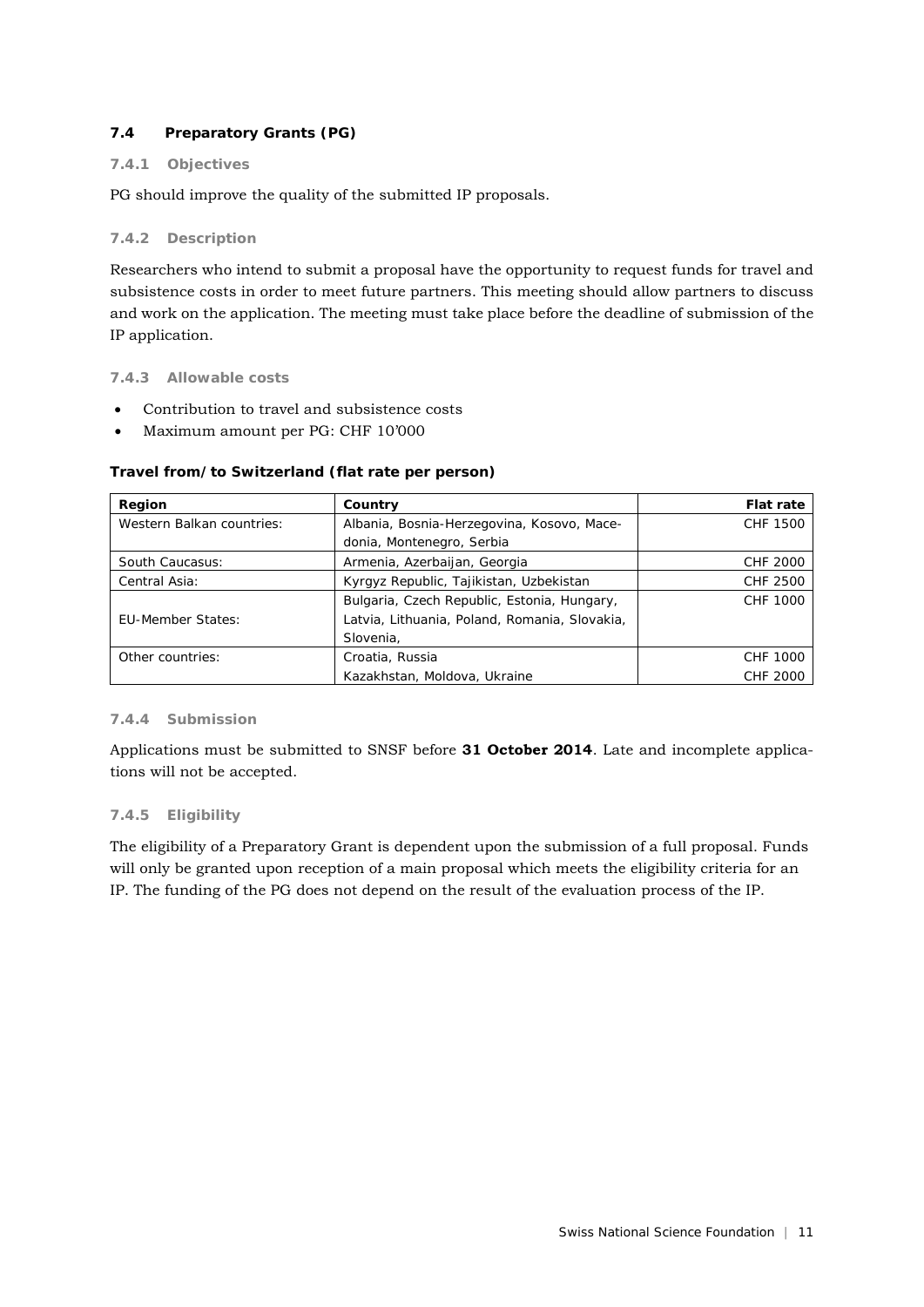### **7.5 Valorisation Grants**

### **7.5.1 Objective**

Valorisation Grants aim to increase the effects and sustainability of the supported activities and the results achieved in the framework of JRP/IP (e.g. elaboration of publications, websites, organisation of conferences with stakeholders or the general public). Besides this, VG are possible for running JRP which intend common activities with other JRP in order to improve the effects of the outcomes.

### **7.5.2 Description**

For JRP/IP which have generated transition relevant results, funds can be assigned to support their implementation or dissemination. Further measures benefiting a strengthened impact orientation such as extra financial support of co-operation between different JRP/IP will be considered, if the according synergy develops during the programme.

#### **7.5.3 Eligible costs**

Allowable costs are not defined. The financed activities must relate to the goals of SCOPES.

#### **7.5.4 Submission**

Applications may be submitted to SNSF during the whole programme period, but at least 3 months before the activities take place.

#### **7.5.5 Evaluation and selection**

The activities must contribute to an improved distribution/implementation of the results achieved in the JRP/IP.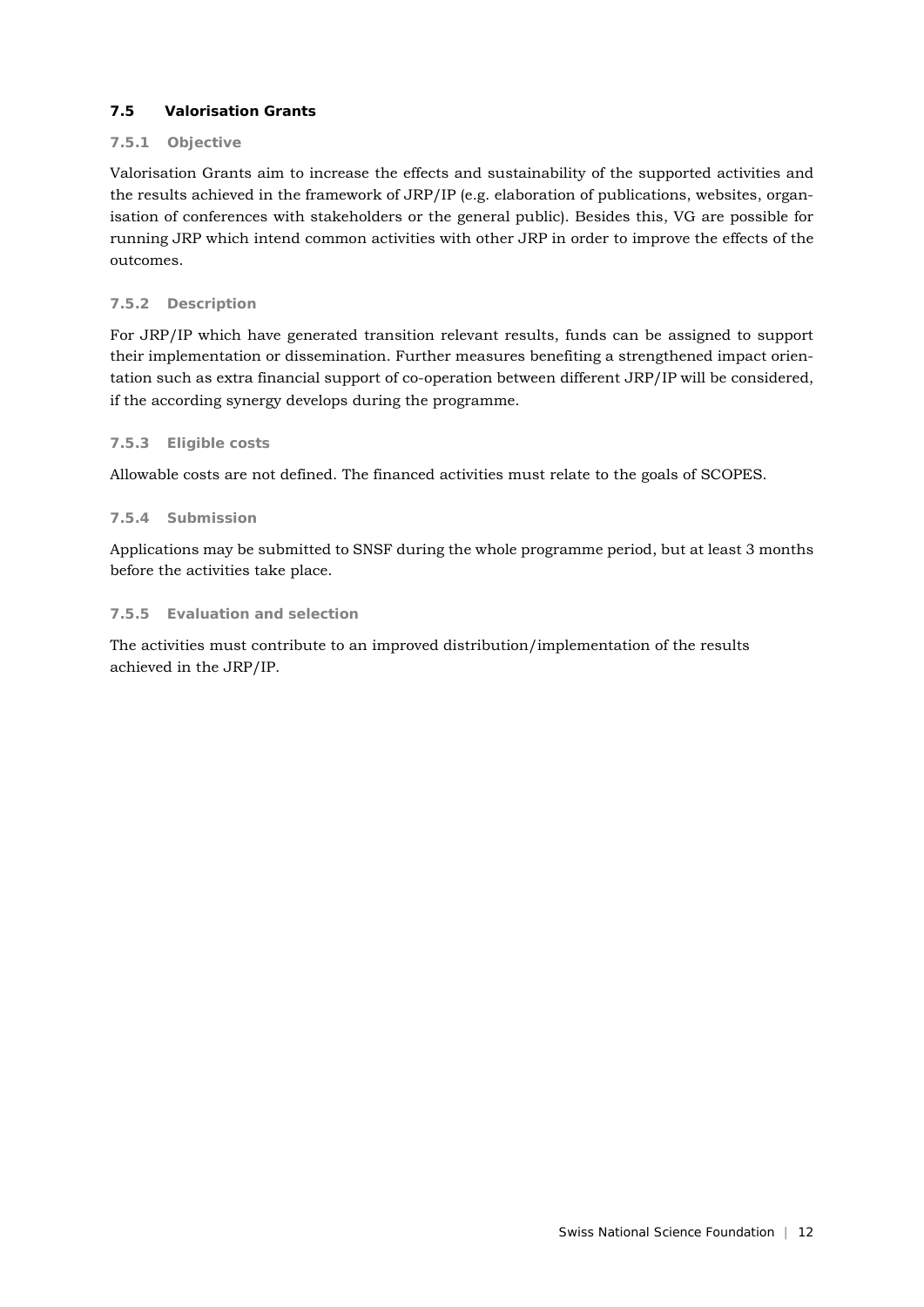**Scientific cooperation between Eastern Europe and Switzerland (SCOPES 2013-2016)**

# **Institutional Partnerships: Proposal (template)**

## **1 Summary** (max. 1 page)

#### **2 Proposal**

#### **2.1 Current situation** (max. 1 page per institution)

Describe the current situation of the participating research institution(s) or, if applicable, the subunit of an institutions in Eastern Europe. Please analyse internal factors (strengths and weaknesses of the institutions) as well as external factors (opportunities and threats present in the environment of the institutions) -> SWOT analysis.

#### **2.2 Past performance** (max. 1 page per institution)

Elaborate for each partner institution in Eastern Europe its past performance concerning research (mention the most important publications), teaching, use of scientific infrastructure as well as services to external clients (consultancy, mandatory activities etc.). Describe the position of the institution in its national context and list memberships in regional, national and international networks.

#### **2.3 Significance for national standing** (max. 1 page per institution)

Provide a strategic plan concerning the future priorities of the participating Eastern European institution(s) and where the institution(s) is/are going over the coming years in the (inter)national context.

#### **2.4 Action plan and division of tasks** (max. 10 pages)

Please develop – based on the SWOT analysis – the objective(s) of the IP and write a detailed action plan listing all planned activities to reach the objective(s). Include a list of the available resources and the means required.

List how the different tasks and responsibilities will be divided between the project partners.

| Milestone/indicator | <b>Associated activity</b> | Expected | Responsible project |
|---------------------|----------------------------|----------|---------------------|
|                     |                            | duration | partner             |
|                     |                            |          |                     |
|                     |                            |          |                     |
|                     |                            |          |                     |